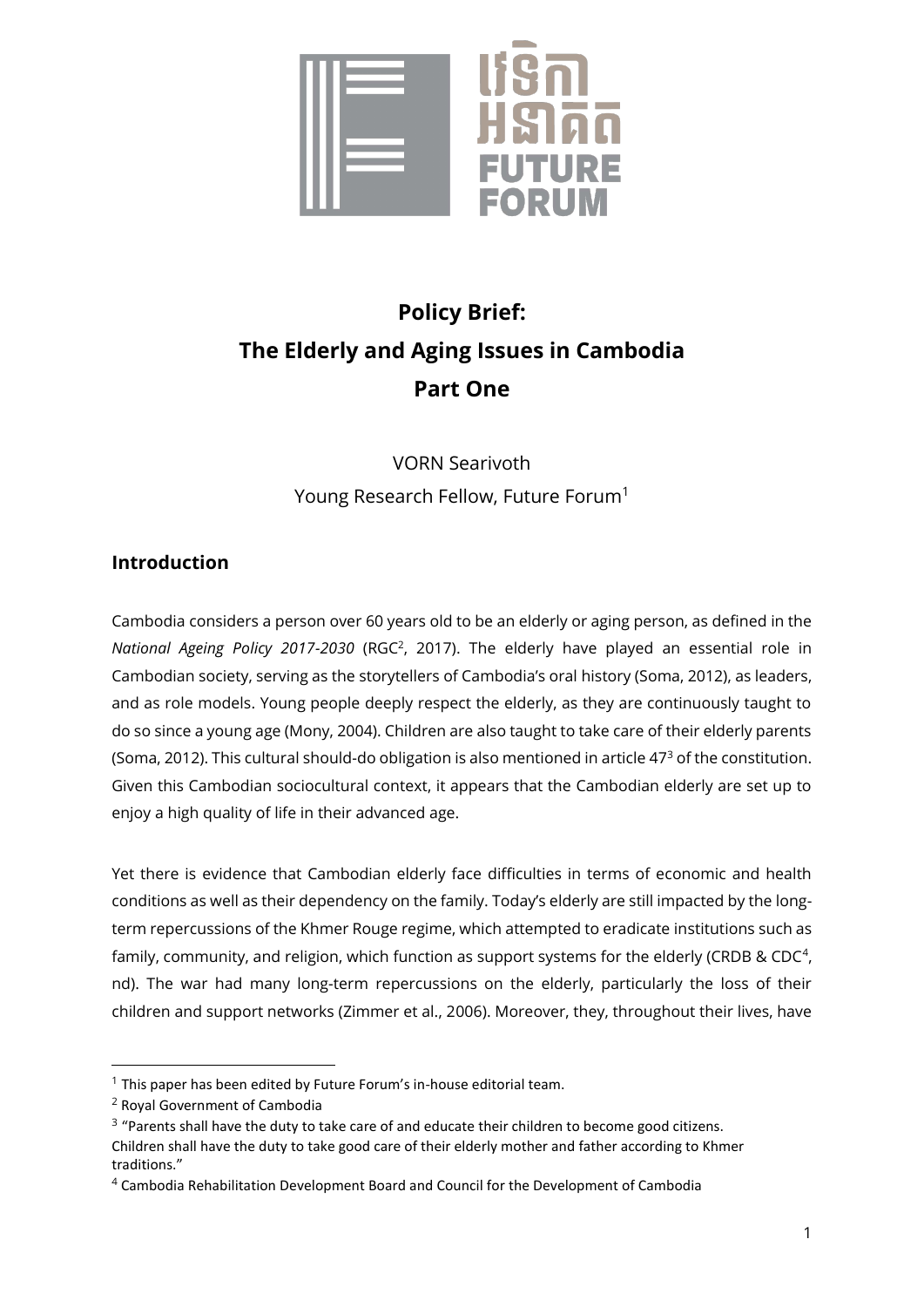experienced civil war, political violence, evacuation, and poverty (HelpAge, 2017). They have also struggled to adapt to the market economy and other societal (CRDB & CDC, nd).

Civil society and the government have often failed to adequately address the issues older people face (CRDB & CDC, nd). For instance, despite the growing rate of disability among aging people, the discussions on disability often refer to people of the younger group (HelpAge, 2017). The elderly are susceptible to health problems, social isolation, low education levels, and other challenges to social well being (Zimmer & Natta, 2015). This policy brief briefly examines the current state of the elderly in Cambodia concerning their education, economic conditions, and healthcare. It also examines how changing demographics and a significant number of elderly Cambodians add urgency to the issues they face.

# **Education Levels Among the Elderly**

"Literacy is the basis for lifelong learn-ing that contri-butes to poverty reduction, democratization, and sustainable development. Literacy is critical for improving quality of life by allowing literate citizens to seek alternative solutions for en-hancing health and nutrition, em-powering citizens to proactively participate in community development, and inspiring citizens to value gender equality for the attainment of overall family happiness," wrote Hang Choun Narong<sup>5</sup> and Anne Lemaistre<sup>6</sup>.

However, the aging population in Cambodia has low levels of literacy. According to the Cambodia Socio-Economic Survey 2017, only 55.1 percent of people over 65 are literate, and most of those are men. Less than 40 percent of the women elderly are literate (see figure 1, below).





## *Source: CSES<sup>7</sup> 2017*

<sup>5</sup> Minister of Education, Youth, and Sport

<sup>6</sup> Country Representative for Unesco in Cambodia

<sup>7</sup> Cambodia Socio-Economic Survey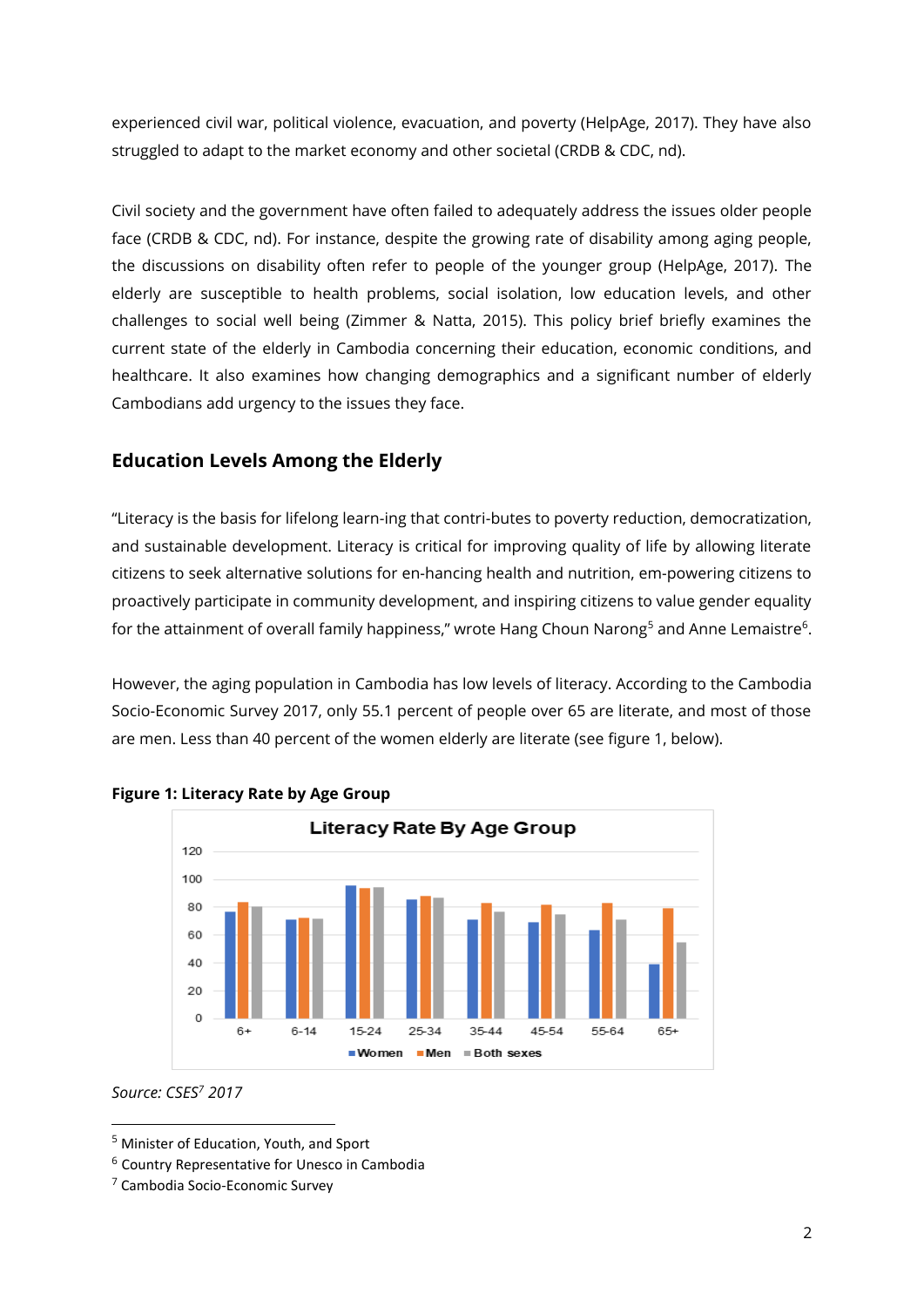High illiteracy is a particular aspect of vulnerability for the Cambodian elderly (GSPD, $^8$  2016). Indeed, it is one of the main factors hindering their full participation in the economy (RGC, 2017). The low literacy rate of elderly women is probably due to historic cultural barriers, for instance, a majority of girls in the past were not encouraged to attend school for fear they would be able to write letters to their boyfriend once they became literate (Chan & Chheang, 2008). Poor parents would prioritize their son's education over their daughter's (Gillispie, 2018) - as in the Khmer proverb, "Men are gold and women are cloth." (Chan & Chheang, 2008). Both Khmer women and men were trained to respect their social roles within society (Chey, 2008), and girls were expected to contribute to household income or marry early (Room to Read, 2019).

Moreover, the Khmer Rouge eradicated the entire country's education system and killed or caused the flight of an estimated 75-80 percent of the teachers and higher education students (TLC<sup>9</sup>, nd.). By 1978, almost all teachers, writers, and scientists in the country were killed (Room to Read, 2019). The Khmer Rouge claimed that "Rice fields were books, and hoes were pencils" (Ledgerwood, 2003).

## **Health Conditions**

As older people age, they become more vulnerable. Their health is fragile, and they face an increased risk of noncommunicable diseases (RGC, 2017, GSPD, 2016), such as high blood pressure, joint pain, heart diseases, diabetes, dementia, cardiopathy, and cancer (Jacobs, 2016), and the risk of morbidity (RGC, 2017). Moreover, a considerable proportion of them have disabilities (Jacobs, 2016), and feel they are not needed or are a burden to others (Soma, 2012). The causes of their disabilities stem not only from their poor health but also are the result of violence during the Khmer Rouge Regime and civil war. Disability undermines their subsequent economic and social opportunities. Sometimes, they are unable to even go outside to involve themselves with the community and broader society (PPCIL<sup>10</sup>, 2019). Equally important, their mental health is also impacted by their experiences of violence and suffering during the brutal civil war lasting three decades (Mony, 2004).

The elderly are still suffering from the legacy of the Khmer Rouge Regime and the conflicts; they were psychologically affected, for instance: depression, anxiety disorder, and post-traumatic stress disorder (PTSD) said Dr. Ka Sunbaunat, a psychiatry professor (Sopheada, 2011).

<sup>8</sup> General Secretariat of Population and Development

<sup>&</sup>lt;sup>9</sup> This Life Cambodia

<sup>&</sup>lt;sup>10</sup> Phnom Penh Center for Independent Living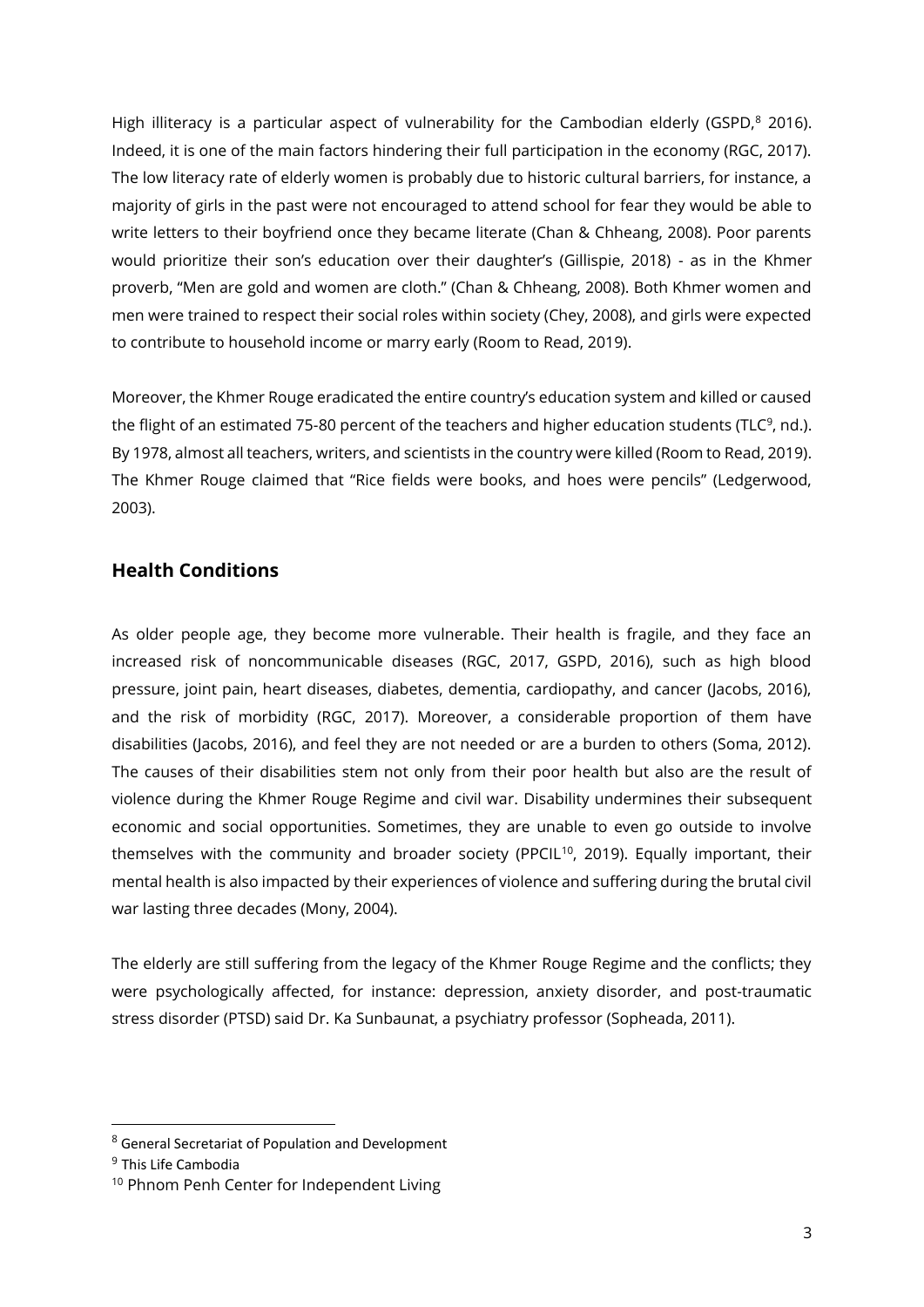Another key point is how gender impacts health. Elderly Cambodian women suffer more from physical function problems and have reported worse self-assessed health than Cambodian men (Knodel & Zimmer, 2009). However, there is no gender difference as regards the risk of illnesses (Rodgers, 2009). Elderly Cambodian men and women are involved in risky behaviors such as smoking, drinking, and chewing betel nut (Knodel & Zimmer, 2009). Despite increasing public health facilities, they still prefer private healthcare (Jacobs, 2016), and many of them still depend on traditional healers and herbal medicine for treatment for various forms of illness. Modern medicine is easy to obtain, but its cost continues to act as a barrier to access (Mony, 2004, HelpAge International, 2015).

In 2014, the elderly in Cambodia spent 50 percent more on healthcare than younger people (Jacobs, 2016). Some elderly people decided it was better to use their limited resources on food, water and other necessities, rather than on expensive healthcare services (CRDB & CDC, nd.). Hence, there is a critical association between wealth and health problems, especially in rural areas – the poor have more health problems than the rich (Zimmer et al., 2006). Elderly women are more likely to have a disability, but they spend less on health care than men. However, from 2004 to 2014, both genders accessed health care services considerably more often than before (Jacobs, 2016).

## **Economic Conditions**

Older Cambodians have low income security, according Global Agewatch Index 2015 (HelpAge International, 2014 as cited in GSDP, 2016), thus far, only civil servants and soldiers had pension benefits (Carmichael, 2014, HelpAge International, 2015) with the condition of at least 20 years in service or disability during the service (HelpAge International, 2015). According to the Royal Government, there were about 120,000 retirees having pension benefits (HelpAge International, 2015), but more than 80 percent of the aging population did not qualify (Carmichael, 2014). A large majority of the elderly were materially and financially supported by their children (Knodel & Zimmer, 2009) or their younger relatives (RGC, 2017). However, some elderly, especially homeless women, have to assist monks in Buddhist ceremonies with the expectation of attendee's donations in order to cover their expenses on food and medicine (Carmichael, 2014).

Jacobs found that elderly Cambodians spending on healthcare increased by twofold from 2004 to 2014 and rural households with aging parents faced financial hardship due to health expenses and subsequent indebtedness – two and a half times more than households without aging parents. And although nearly one in ten households with elderly had access card to free healthcare at public facilities, they did not seem to enjoy the benefit since the costs of the service still actually incurred (2016).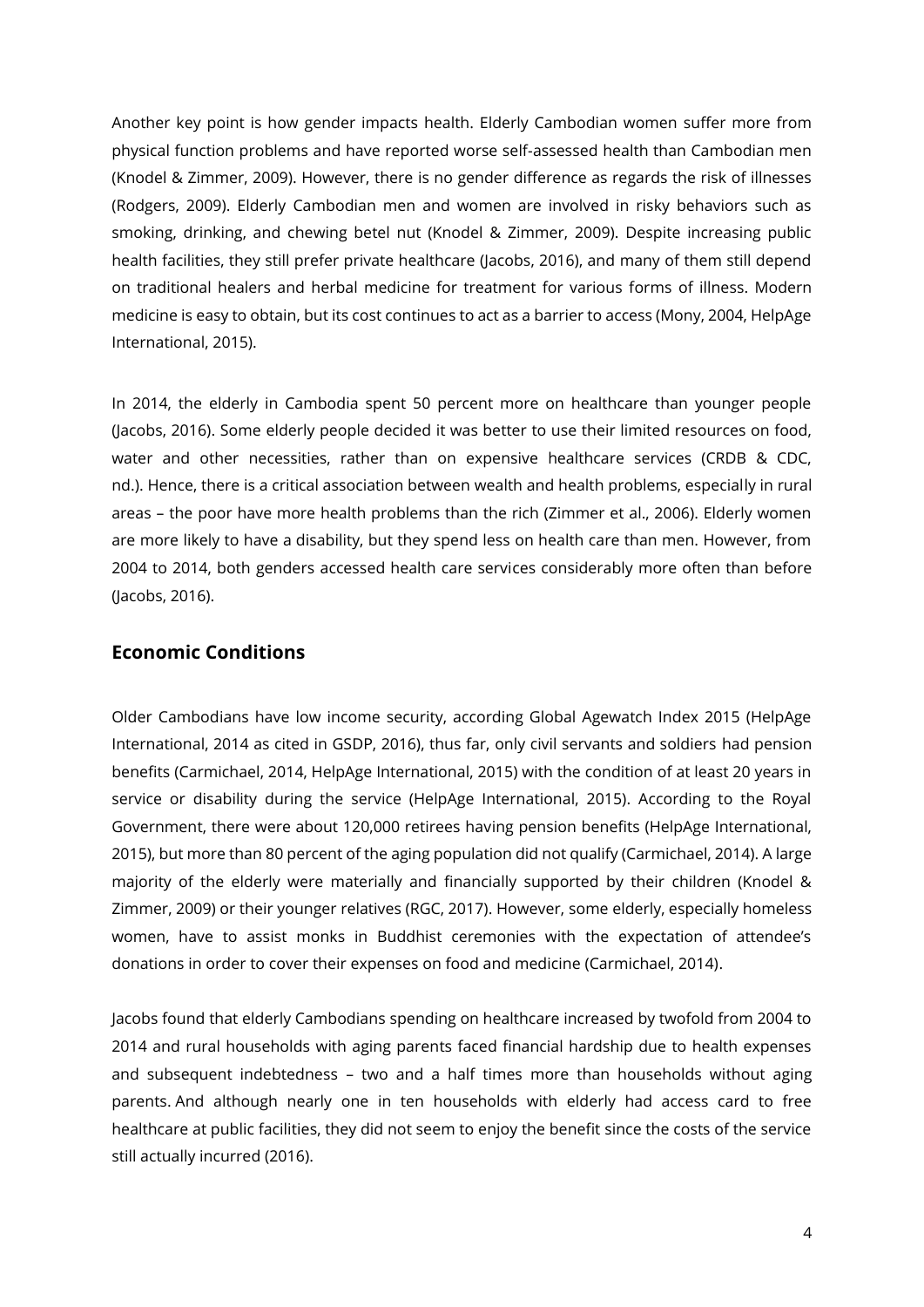Given their capacity for self-care is reduced, not many elderly can live independently in their community. Customarily, they reside with at least one of their children (GSDP, 2016). The joint family system is the norm (RGC, 2017).

When getting older, the chance of losing spousal support is high (RGC, 2017). Based on the data from CIPS 2013, the incidence of marital disruption for people over 60 increases by age – 27 percent for those aged 60-69, 35.8 percent for those aged 70-79, and 48.1 percent for those 80 and above (GSDP, 2016). Even when married, women are unlikely to name their spouse as a caregiver (Knodel & Zimmer, 2009). Moreover, many middle-aged people who are supposed to take care of the current generation of elderly were killed during the Khmer Rouge regime, and thus their surviving parents are living alone in their later life (CRDB & CDC, nd.). Older people who live alone (see figure 2) are more likely to have a lower quality of life, and poorer mental and physical health, compared with those living with relatives (Jacobs et al., 2016).



#### **Figure 2: Statistics of Elderly in 2012**

*Source: HelpAge, 2017*

## **The Elderly in the Context of Cambodia's Rapid Development**

While Cambodia is an agricultural country, it has transformed very quickly, with rapid urbanization and a concomitant decline in the fertility rate (Carmichael, 2014). Because of poverty, many younger generations in rural areas are forced to leave their elderly parents to find work in cities (CRDC & CDC, nd., Carmichael, 2014) and foreign countries such as Thailand and Vietnam (CRDC & CDC, nd.). This outmigration of younger Cambodians increasingly removes the elderly from their traditional safety net (RGC, 2017). According to Moeun Tola, the director of the Center for Labor Protection and Human Rights, more than two million Cambodians work abroad (Vicheika, 2018) and this number is expected to rise further.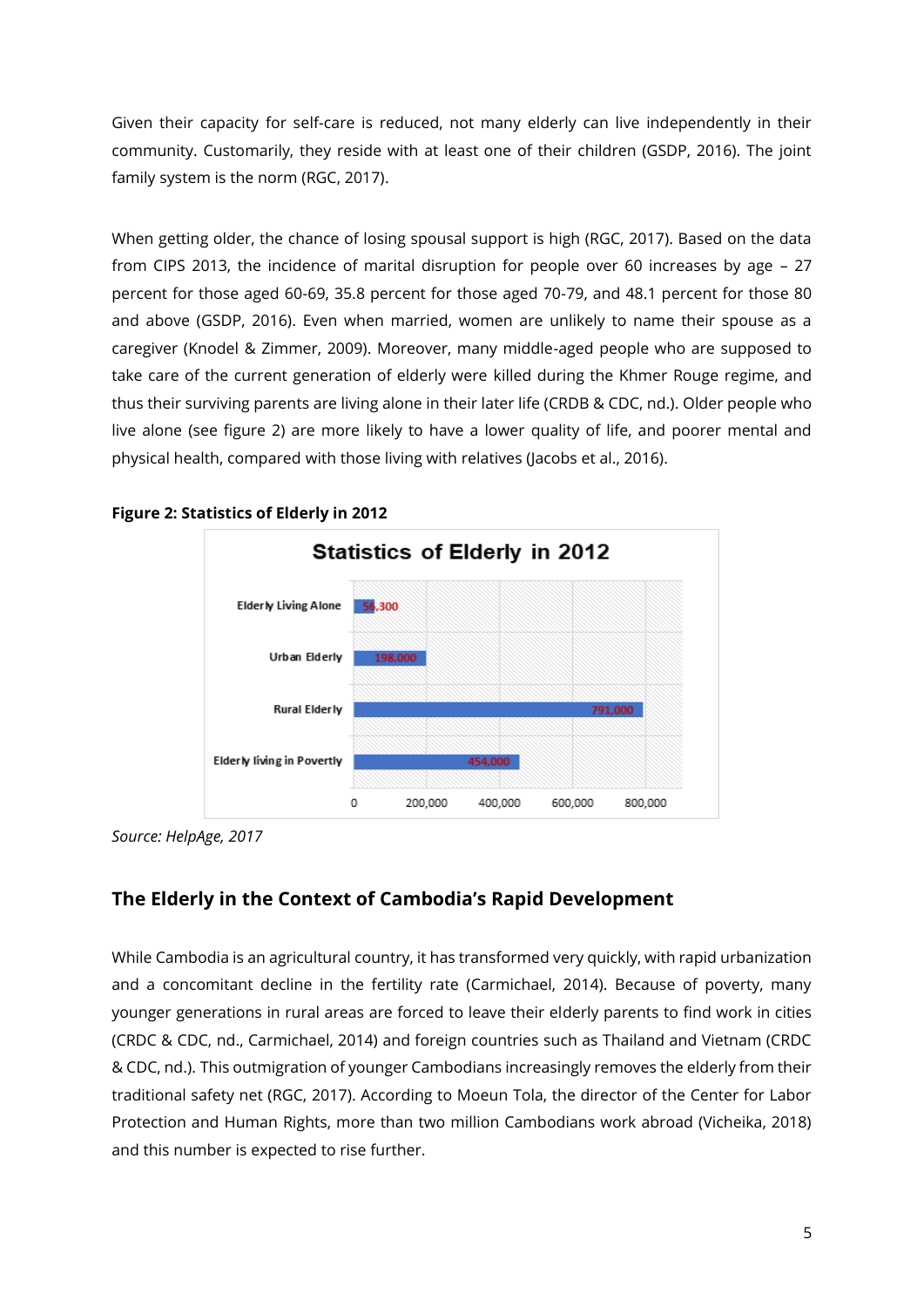Those elderly Cambodians who remain in the villages have little day-to-day support (Carmichael, 2014). Some migrant workers regularly send remittances back to their parents; however, others have simply left, at times even leaving their elderly parents to care for their grandchildren (CRDC & CDC, nd., GSPD, 2016, RGC, 2017).

## **Demographic Change: A Growing Elderly Population**

Compared to other ASEAN countries, the proportion of elderly in Cambodia is low (GDSP, 2016) due to the impacts of the mass massacre during the Khmer Rouge regime and the later decline in fertility rate (RGC, 2017).

However, the population structure is changing (GSPD, 2016). After the baby boom in the 1980s, the fertility rate began to drop in 2000, from 4.0 in 2000 to 2.7 in 2014.<sup>11</sup> Coupled with the increase in life expectancy, the proportion of the country's aging population increased dramatically (MoP<sup>12</sup> 2012, GSDP, 2016, HelpAge, 2017). This will continue in the future; while the total population is projected to increase by 18.2 percent from 2015 to 2030, the aging population will increase by 80.1 percent in the same period (RGC, 2017).

The elderly accounted for 5.2 percent of Cambodia's population in 1998 and 7.2 percent in 2015 (RGC, 2017). It is projected that the number of elderly Cambodians will double from 1.1 million in 2015 to two million in 2030 (MoP, 2012). By 2050, it is projected that there will be five million Cambodians who make up 19 percent of the total population (HelpAge Cambodia, 2019). (See figure 3)



#### **Figure 3: Ageing Population**

*Source: MoP, 2013; RGC, 2017 & HelpAge Cambodia, 2019*

<sup>&</sup>lt;sup>11</sup> Cambodia Health and Demographic Survey

<sup>12</sup> Ministry of Planning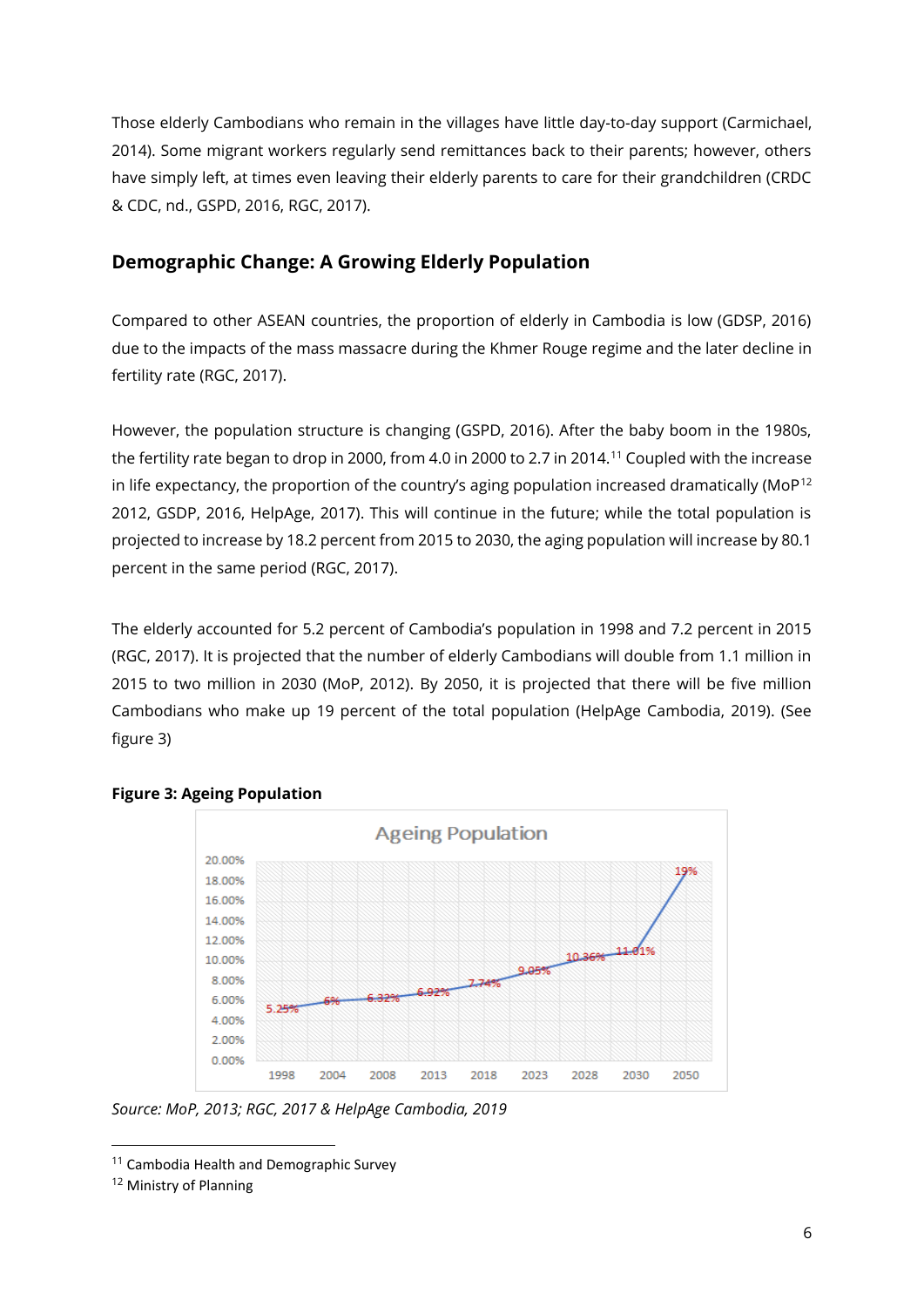Meanwhile, the potential support ratio of the working-age population to the elderly declined from year to year (MoP, 2016). Figure 4 below shows how the support ratio will decrease.



**Figure 4: Supporting Ratio**

# **Conclusion**

All things considered, despite the respect that they receive in Khmer society, the Cambodian elderly are a vulnerable population faced with considerable challenges. Compared to younger Cambodians, their lower literacy rates negatively impact their well-being. More notably, they have more health problems and need more healthcare than younger people; however, many of them, especially in rural areas, still prefer private treatment, for instance, traditional healers and herbal medicine rather than public health service due to their limited affordability. On top of health problems, they also struggle with poverty due to the impact of socioeconomic changes.

Proportionally, Cambodia has fewer elderly people than other countries in the region, but many of the challenges they face are yet to be successfully addressed. Effective policies, infrastructure, and timely actions are needed.

The current aging strategies and policies in Cambodia, along with the key recommendations to address the aged-related issues will be examined in detail in the second part of the policy brief.

*Source: CIPS<sup>13</sup>, 2013 as cited in RGC, 2017*

<sup>13</sup> Cambodia Inter-Censal Population Survey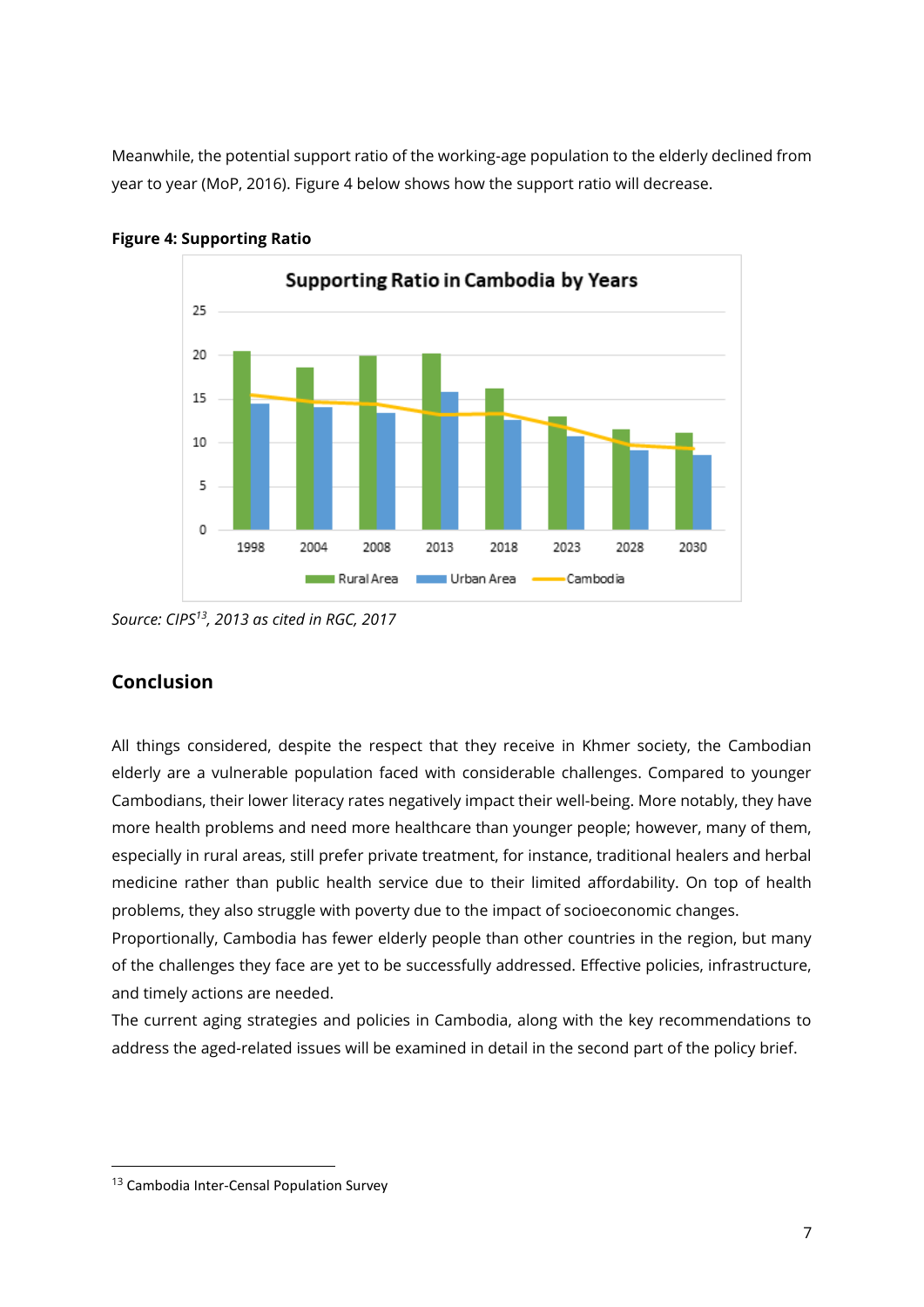## **References**

- Carmichael, R. (2014). Cambodia's Elderly Face Increasing Hardships. The Voice of America. Retrieved July 8, 2019 from https://www.voanews.com/east-asia-pacific/cambodias-elderlyface-increasing-hardships
- Chan, R. & Chheang, V. (2008). Cultural Challenges to the Decentralization Process in Cambodia. Ritsumeikan Journal of Asia Pacific Studies, Vol. 24, pp.1-16
- Chey, E. (2008). THE STATUS OF KHMER WOMEN. Retrieved from https://www.mekong.net/cambodia/women.htm
- Gillispie, A. (2018). GIRLS' EDUCATION IN CAMBODIA FIGHTS INEQUALITY AND RURAL ISOLATION. The Borgen Project. Retrieved August 01, 2019 from https://borgenproject.org/girls-education-in-cambodia/
- CRDB. & CDC. (nd.). Right and Care of Older People. Retrieved July 7, 2019 from http://cdccrdb.gov.kh/cdc/ngo\_statement/rights\_care.htm
- GSPD. (2016). Population Ageing in Cambodia Current Situation and Needs. Phnom Penh: Ministry of Planning.
- HelpAge. (2017). Ageing Population in Cambodia. Retrieved July 9, 2019 from http://ageingasia.org/ageing-population-cambodia/
- HelpAge Cambodia. (2019). Older People in Cambodia. Retrieved July 26, 2019 from http://helpagecambodia.org/en/display/content/3\_4
- HelpAge International. (2015). Commentary on Cambodia's domain ranks in the 2015 Global AgeWatch Index. Global Agewatch.
- Jacobs, B., Groot, R., Antunes, A.F. (2016). Financial access to health care for older people in Cambodia: 10-year trends (2004-14) and determinants of catastrophic health expenses. Journal for Equity in Health, 15(94). DOI 10.1186/s12939-016-0383-z
- Knodel, J., & Zimmer, Z. (2009). Gender and Well-Being of Older Person in Cambodia. Population Studies Center, University of Michigan Institute of Social Research.
- Ledgerwood, J. (2003). Education in Cambodia. SEASITE, Northern Illinois University. Retrieved August 01, 2019 from http://www.seasite.niu.edu/khmer/ledgerwood/education.htm
- Mony, K. (2004, last review 2008). General Etiquette in Cambodian Society. EthnoMED. Retrieved July 5, 2019 from https://ethnomed.org/culture/cambodian/general-etiquette-incambodian-society
- Ministry of Planning. (2013). Cambodia Inter-Censal Population Survey 2013 Final Report. Retrieved July 15, 2019 from

https://www.stat.go.jp/info/meetings/cambodia/pdf/ci\_fn02.pdf

Naron, H.C., & Lemaistre, A. (2014). With a High Literacy Rate Cambodians Can Acquire More Skills. The Cambodia Daily. https://www.cambodiadaily.com/news/with-a-high-literacyrate-cambodians-can-acquire-more-skills-67889/